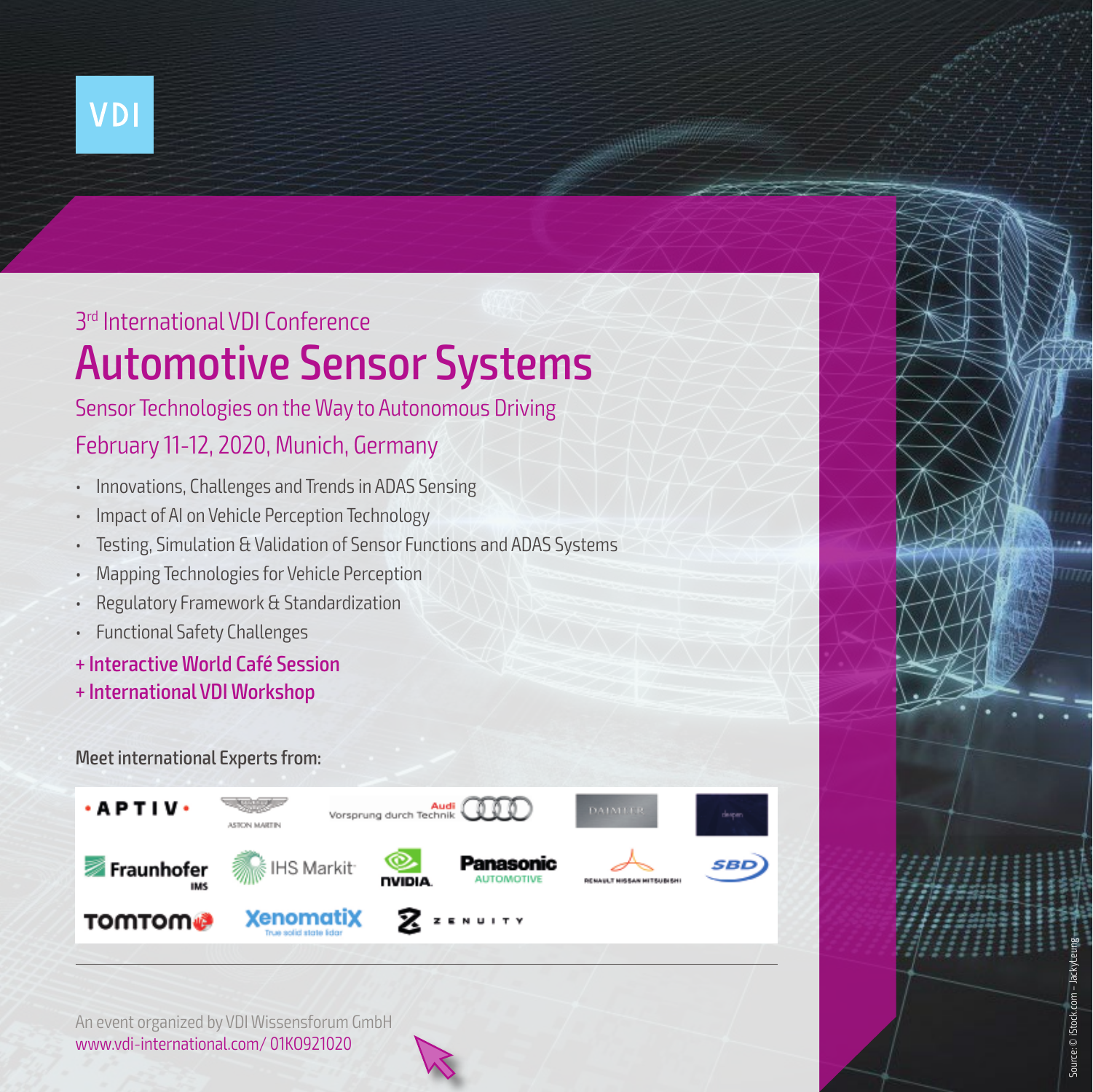#### 09:00 Registration, Networking & Welcome Coffee

#### 10:00 Chair's Welcome and Opening Address

Dipl.-Ing. Holger Meinel, Independent Automotive Radar Expert, Germany

#### **I. Setting the Scene: Innovations, Challenges and Trends in ADAS Sensing**

#### **10:15 From Driving Aid to Autonomy: Will Sensors rise to the Challenges?**

- Key external sensing requirements for SAE levels 1 to 4
- Why do we need interior cabin monitoring?
- Sensing is only the first step What about detection and classification? Alain Dunoyer, Head of Autonomous Car Division, SBD, UK

#### **10:45 Achieving a sufficient Level of Perception & Prediction Accuracy in Sensor Suites**

- Primary indicators of level 4 and 5 autonomy technology readiness
- Limitations in long-range perception and prediction
- Key perception challenges
- Combining dynamic object tracks and camera information

Hemant Sharma, Head of Department, Advanced Safety Systems & Software, Aptiv, Germany

#### **II. Advanced Sensing Solutions and Future Requirements (Part I)**

#### **11:15 Vehicle-Level-Performance-driven Sensor Selection and Specification**

- Vehicle-level-performance cascade to active chassis systems requirements
- High-level controls strategy definition based on active systems requirements
- High- and low-level controls strategy leading to sensor selection and specification

Dr.-Ing. Basileios Mavroudakis, Sr. Manager – Advanced Technology & Control Systems, Aston Martin Lagonda, UK

#### **11:45 An efficient Method for vehicular Radar System Integration**

- Controversy requirements in terms of sensor coverage vs. redundancy of information
- Sensor performance and clash with surrounding parts
- Prediction of installed performance before prototyping

Niels Koch, Component Owner Radar Systems, Audi AG, Germany

#### 12:15 **M** Lunch

#### **13:45 Adverse Weather Effect on automotive Radar**

- Automotive sensors need to operate in adverse weather conditions
- Radar is the most weather agnostic sensor
- Current radar loss models are not accurate for heavy rain/snow conditions
- Challenges of automotive radar operation in adverse weather

Daniel Flores Tapia, Staff Radar Engineer, Cruise, USA

#### **14:15 Interactive World Café Session**

During the interactive World Café Session, we invite you to directly engage with other experts. Discuss and identify challenges within your sector as well as problems, needs and solutions.

Interacti Spssion

Exemplary Topic:

- Early Sensor Fusion A mean to fully exploit the Potential of Data Fusion?
- Simulation & Validation of Sensor Functions

15:30  $\bullet$  Networking & Coffee Break

#### **Advanced Sensing Solutions and Future Requirements (Part II)**

#### **16:00 The Race to a low Cost LiDAR System**

- Different flavors of LiDAR, the supply chain, commercial aspects and potentials
- Benchmarking LiDAR approaches regarding cost, maturity timeline and integration
- Review of the current LiDAR supply chain and market players

Chidananda Panigrahi, Sr. Technical Research Analyst, IHS Markit, Germany

#### **16:30 Solid-State LiDAR – Towards Low-Cost 3D Sensing**

- State-of-the-art LiDAR technologies
- The solid-state LiDAR sensor approach
- SPAD arrays for highly sensitive LiDAR detectors
- Novel BSI technology for high resolution SPAD arrays

Werner Brockherde, Head of Optical Sensor Systems, Fraunhofer IMS, Germany

#### **III. Mapping Technologies for Vehicle Perception**

#### **17:00 Mapping the Road to Autonomous Driving**

- Why ADAS and AD need digital maps
- Building and maintaining HD Maps
- Completing the car-to-cloud-to-car HD map loop
- Using AI for map making and semantic segmentation

Alessio Colombo, Manager Software Engineering, TomTom, The Netherlands

#### **17:30 Slot reserved for NIO**

Divya Agarwal, Software Engineer, NIO, USA

18:00 End of Conference Day One

**GGET-together**<br>At the end of the first conference day we kindly invite you to use the relaxed and informal atmosphere for in-depth conversations with other participants and speakers.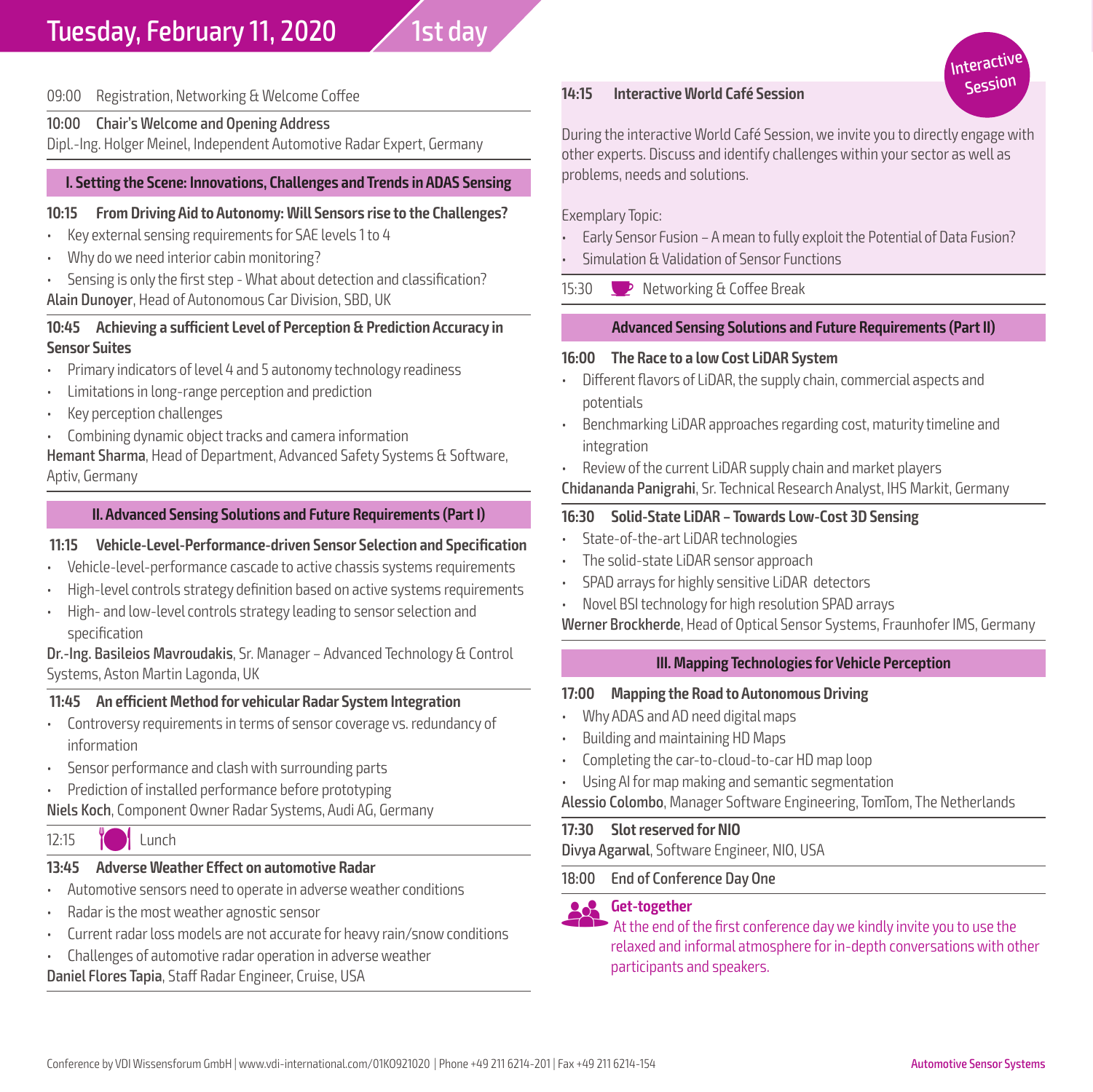## Wednesday, February 12, 2020 2nd day

#### **09:00 The Social Nature of Perception**

- Social nature of traffic as an underappreciated aspect of AV's
- Social nature of our species impacts the very nature of our perception
- Norms define how we perceive the world
- Taking for granted that others share our way of understanding the world
- Addressing the social nature of perception

Erik Vinkhuyzen, Autonomous Driving Researcher, Alliance Innovation Lab Silicon Valley, USA

#### **IV. Functional Safety Framework & Standardization**

#### **09:30 The Scope of SOTIF compared to ISO26262**

- Safety critical sensing An interdisciplinary challenge
- Background and motivation of SOTIF
- The scope of SOTIF compared to ISO26262
- Problems and challenges of SOTIF

Dr. Håkan Sivencrona, Safety Program Manager, Zenuity, Sweden

#### **10:00 Functional Safety Argumentation of Deep Neural Networks**

- Usage of DNN's in the automotive industry
- Limitations of a traditional V&V approach applied to DNNs
- Diversity patterns for DNN's
- Responsibilities between OEM, Tier1 and Tier2
- Future challenges with the functional safety argumentation of DNN's in automotive safety applications

Antonio Vilela, Automotive Systems Safety Engineer, NVIDIA, Germany

10:30 **D** Networking & Coffee Break

#### **V. Impact of AI and Sensor Fusion on Perception Technology**

#### **11:00 Machine Learning and its Impact on Sensor Fusion**

- Traditional sensor fusion world
- Additional dimensionality from ML
- Impact and complexity due to the new dimensions
- Processing information complexity

Bharanidhar Duraisamy, Development Engineer, Daimler AG, Germany

#### **11:30 AI on inherently fused LiDAR and Camera**

- Challenges in fusing LiDAR data with camera data
- Concept of inherently fused LiDAR-camera system
- Extending the fusion for 360° views
- AI needs for LiDAR-camera fusion

Geert Caenen, Head of Software Development, XenomatiX, Belgium

#### **12:00 Sensor Fusion Data Annotation and Validation**

- What is sensor fusion?
- Challenges with sensor fusion data
- Annotation and validation of sensor fusion data

Mohammad Musa, Founder & CEO, Deepen AI Inc., USA

 $12.30$  M Lunch

#### **VI. Testing, Simulation & Validation of Sensor Functions and ADAS Systems**

#### **13:30 Challenges of synthetic Scenario Generation for ADAS Development**

- ADAS innovation relies on massive amounts of data
- ADAS / AD system requirements and challenges
- Sensor Data and Scenario requirements and challenges
- Hardware requirements depending on sensor model and scenario complexity
- Dr. Florian Baumann, CTO Automotive & AI, Dell EMC, Germany

#### **14:00 Safety Validation of Sensor Functions for Autonomous Driving under complex environmental Conditions**

- Reliability assess of sensor technologies under real environmental conditions
- Modeling complex environmental conditions in simulation
- Replacing physical testing with simulations that replicate AV performance and operating scenarios
- Embedded software code that meets the safety standards is critical

Günther Hasna, Director Application Engineering EMEA and Team Lead Sensors and Photonics, Ansys, Germany

#### **14:30 Testing HAD Systems with Simulation**

- Importance of simulation in verification and validation of highly automated systems
- Standardization and safety requirements for simulations
- Correlation of measurement data and models

Dr. Juergen Holzinger, Pogram Manager ADAS Project House, Global Research & Technology Management, AVL, Austria

#### **15:00 ADAS low Speed Maneuvering: An active Area for Core AD Functions to be developed and verified in Mass-Production**

- Gap between current and expected ADAS and AD systems
- Enable 3D sensing using low cost sensors by available ADAS ECU
- Advanced sensor fusion to compensate the deficiencies of one by the abilities of others

Dr.-Ing. Duong-Van Nguyen, Head of ADAS, Panasonic Automotive Systems Europe GmbH, Germany

15:30 Conference Chair's closing Remarks

15:45 End of Conference

## Out

**Rox** 

of the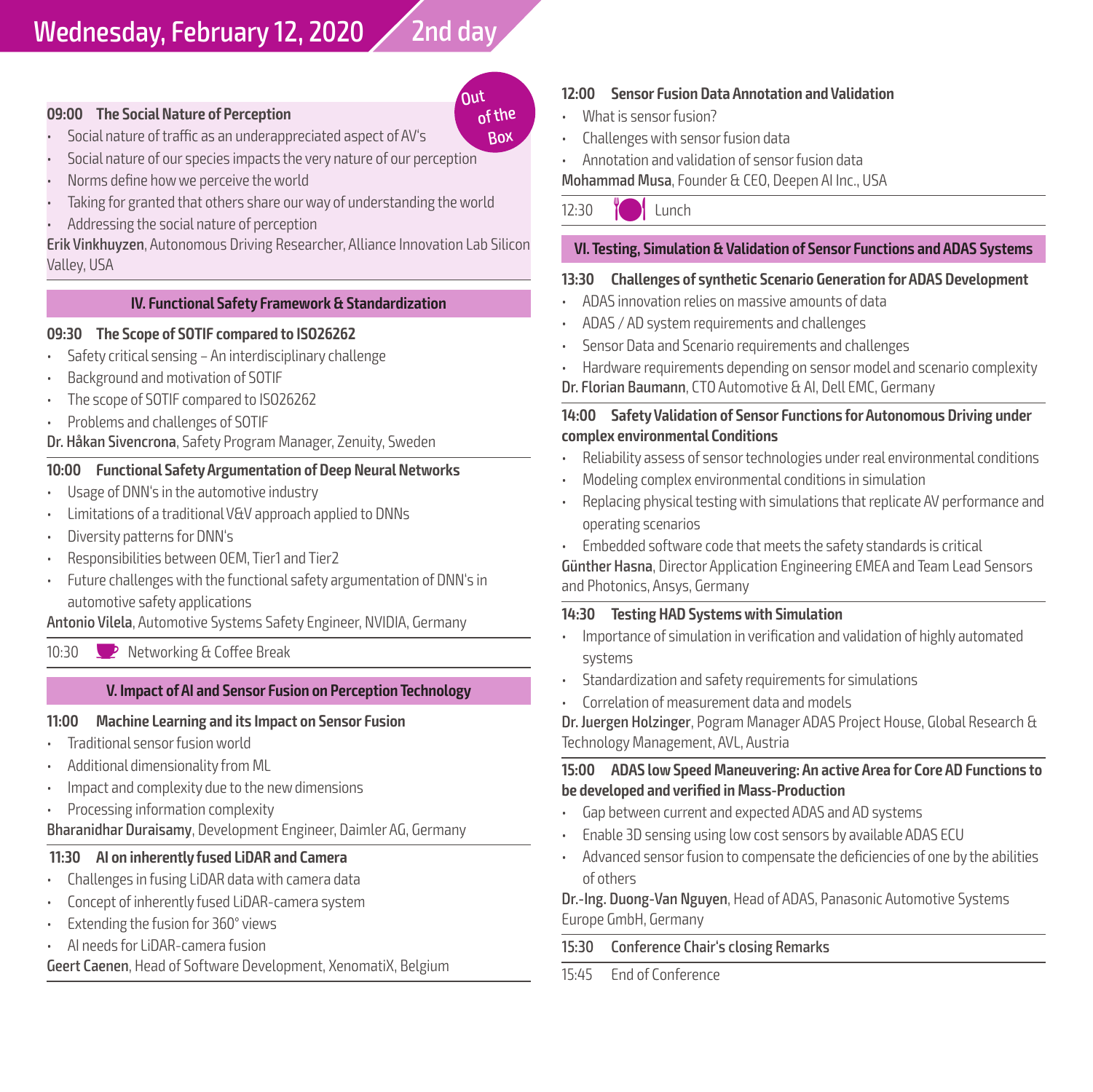#### International VDI Workshop

## **Building the general Safety Concepts for AV's - Defining the Principals of Functional Safety**

#### **Workshop Chair:**

Håkan Sivencrona, Safety Program Manager, Zenuity, Sweden

#### **Date and Venue:**

February 10, 2020, Rilano Hotel, Munich

#### **Time:**

09:00-16:00

### **Content:**

Functional Safety is a truly interdisciplinary challenge: From environment perception over safety critical sensing to decision making and vehicle control, functional safety principles are vital. No question, ADAS research and development of new concepts, including verification, ODD expansion and definition or risk consideration will play a key role in the upcoming years. This interactive workshop covers everything from defining the safety norm and product definition to ODD definition and system design. Focus will be on J3016, ISO 26262, SOTIF and use cases of applying ISO 21448, underlined by real world examples. The scope and clarity of SOTIF, which tackles hazardous behavior of a system free from E/E system faults, is compared to the one of ISO 26262. The workshop contents are partially based the Swedish research project ESPLANADE.

#### **Introduction**

- Overview of J3016
- Background and Motivation of ISO 26262 and SOTIF
- SOTIF: Status, objective, problems and what it does not solve

#### **Main Part - ADS Functional Safety Concept**

- Operation Design Domain (ODD)
- Sensors and perception capability
- Decision making and control
- **Dynamics**
- **Vehicle Control**
- Actuation capability

### **Breakout Sessions in Groups**

- Apply the functional safety framework to different use cases
- How will this affect the approach to vehicles systems safety?

## **Discussion and Conclusion**

- Key takeaways
- How will this be realistically applied to day-to-day?

(Please note that the number of participants is limited. Registrations and individual parts and segments of the workshop are subject to confirmation)

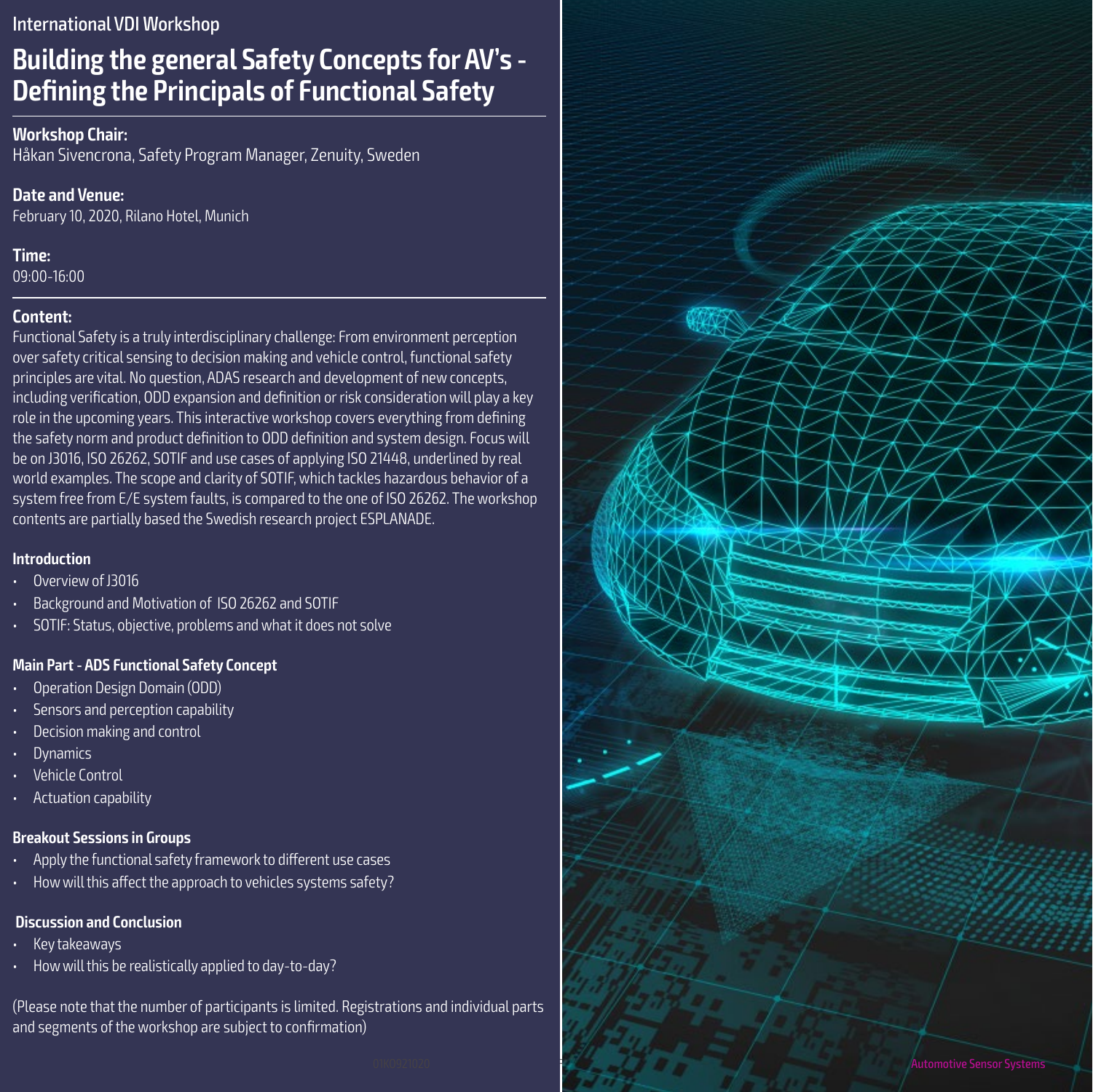#### Exhibition / Sponsoring

If you want to meet with and reach out to the first-rate experts attending this VDI conference and to powerfully present your products and services to the well-informed community of conference participants, please contact:

#### Martina Slominski

Project Consultant Exhibitions & Sponsoring Phone: +49 211 6214 - 385 Fax: +49 211 6214 - 97385 Email: slominski@vdi.de



#### Become a speaker

Become a speaker at our international VDI Conferences. Make yourself known in the industry and discuss best practice examples with other international experts. We are looking for speakers on: Testing & Valdiation for Automated and Autonomous Driving, Autonomous & Electrified Buses, Alternative Drives for Cars, 48Volt, Charging Infrastructure, Automotive Sensors, Automotive AI, Cyber Security for Vehicles, Future Mobility and Functional Safety.

Please submit your topic to:

#### Leonie Bohnstedt

Product Manager International Business Phone: +49 211 6214 - 461 Email: bohnstedt@vdi.de

## Registration

#### **Terms and Conditions**

**Registrations:** Registrations for conference attendance must be made in writing. Confirmation of your registration and the associated invoice will be mailed to you. Please do not pay your conference attendance fee until you have received our invoice and its invoice number to be stated for transfer. German VAT directives apply. Please state your VAT-ID with your registration.

**Conference venue** The Rilano Hotel München Domagkstr. 26 80807 Munich, Germany Phone: +49 89/36001-0 Email: info@rilano.com



**You will find more hotels close to the venue at www.vdi-wissensforum.de/hrs**

**Hotel room reservation:** A limited number of rooms has been reserved for the benefit of the conference participants at the The Rilano Hotel München.

Please refer to "VDI Conference". For more hotels: www.vdi-wissensforum.de/hrs

**VDI Wissensforum service package:** The conference package includes the conference documents (online), beverages during breaks, lunch and the get together on February 11, 2020.

**Conference attendance conditions and terms:** By way of your registration you accept the conference attendance conditions and terms of VDI Wissensforum GmbH as binding. Any cancellation of your registration must be made in writing. We will charge you only an administrative fee of € 50.00 plus Germany VAT if you cancel your registration earlier than 14 days ahead of the conference date.

Any cancellation that reaches us after this deadline will entail the conference attendance fee as stated in our invoice to be charged in full. The date of the post office stamp of your written cancellation will be the decisive criterion. In that case, we will gladly mail you the conference documents on request. Subject to agreement, you may name a substitute participant. Individual parts and sections of conferences and seminars cannot be booked. You will be informed without delay if an event has to be cancelled for unforeseeable reasons. In that instance, you will be entitled only to a refund of your conference attendance fee if already paid. We reserve the right to exchange speakers and/or change the program sequence in exceptional cases. In any case, the liability of VDI Wissensforum GmbH is restricted exclusively to the conference attendance fee.

**Data protection:** VDI Wissensforum GmbH captures and processes the address data of conference participants for their own corporate advertising purposes, enabling renowned companies and institutes to reach out to participants by way of information and offers within their own marketing activities. We have outsourced in part the technical implementation of data processing to external service providers. If you do not want to receive any information and offers in the future, you may contradict the use of your personal data by us or any third parties for advertising purposes. In that case, kindly notify us of your contradiction by using the email wissensforum@vdi.de or any other of the contact options mentioned.